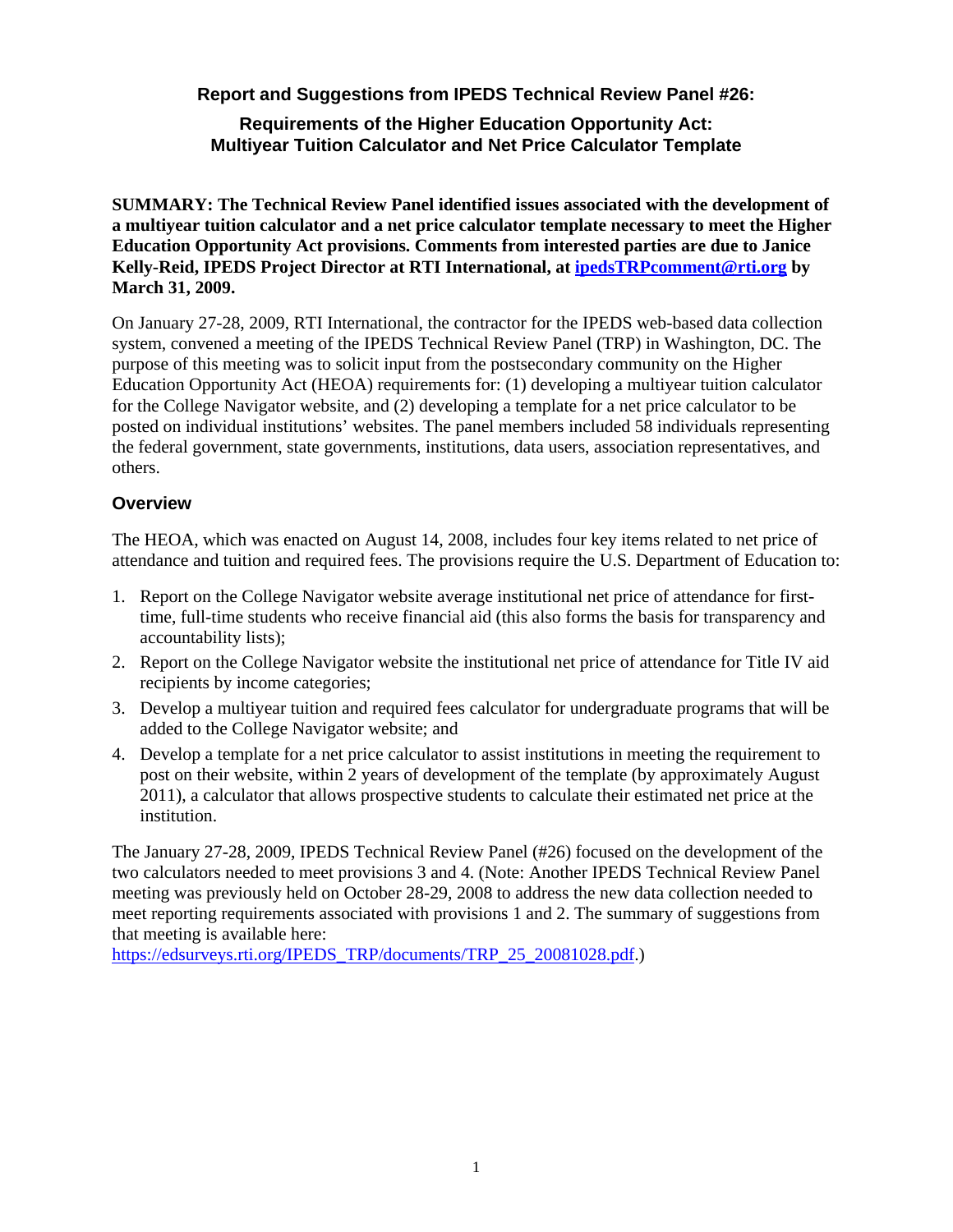# **Multiyear Tuition Calculator**

## *Background*

HEOA provisions require the Department of Education to develop a multiyear tuition calculator that computes a forecast of the tuition and required fees that a student would expect to pay annually and cumulatively for normal time to completion. The stated purpose of the multiyear tuition calculator is to provide consumers with a way to "estimate the amount of tuition an individual may pay to attend an institution of higher education in future years."<sup>1</sup> The calculator must be made available on the College Navigator website by August 14, 2009.

According to HEOA, the multiyear tuition calculator must:

- Allow the user to select an institution
- Calculate an estimate of tuition and fees for each year of the normal duration of the program of study and an estimate of the cumulative amount of tuition and fees (multiyear) to complete a program of study at the selected institution, based on the normal duration of a program
- Calculate the estimates using, as a base, the tuition and fees for the selected institution for the most recent academic year for which such data are reported
- Determine an estimated annual percentage change for each year for which the calculation is made, based on the annual percentage change in the selected institution's tuition and fees for the most recent three-years for which such data are reported
- Allow the user to replace the *estimated* annual percentage change with an alternative annual percentage change of the user's choosing
- Generate estimates of tuition and fees based on the tuition guarantee plan, if applicable at the institution selected
- Include the following disclaimers:
	- o The output is only an estimate and not a guarantee of the actual amount the student may be charged; it is not binding on the Secretary, the institution of higher education, or the State; and it may change, subject to the availability of financial assistance, State appropriations, and other factors;
	- o The student must complete the Free Application for Federal Student Aid (FAFSA) to be eligible for, and receive, an actual financial aid award that includes federal grant, loan, or work-study assistance. (Provide a link to the website of the Department that allows students to access the Free Application for Federal Student Aid.)

## *Discussion*

### Data

 $\overline{a}$ 

IPEDS currently collects most of the data elements needed to compute the calculator outputs:

*Tuition and Required Fees.* IPEDS includes several variables related to the tuition and required fees charged by institutions, with a primary emphasis on published figures. For institutions that report by academic year, IPEDS includes information on the published annual tuition and required fees for first-time, full-time students for the three most recent academic years. This information is collected

<sup>&</sup>lt;sup>1</sup> Public Law 110-315 §132 (j)(1).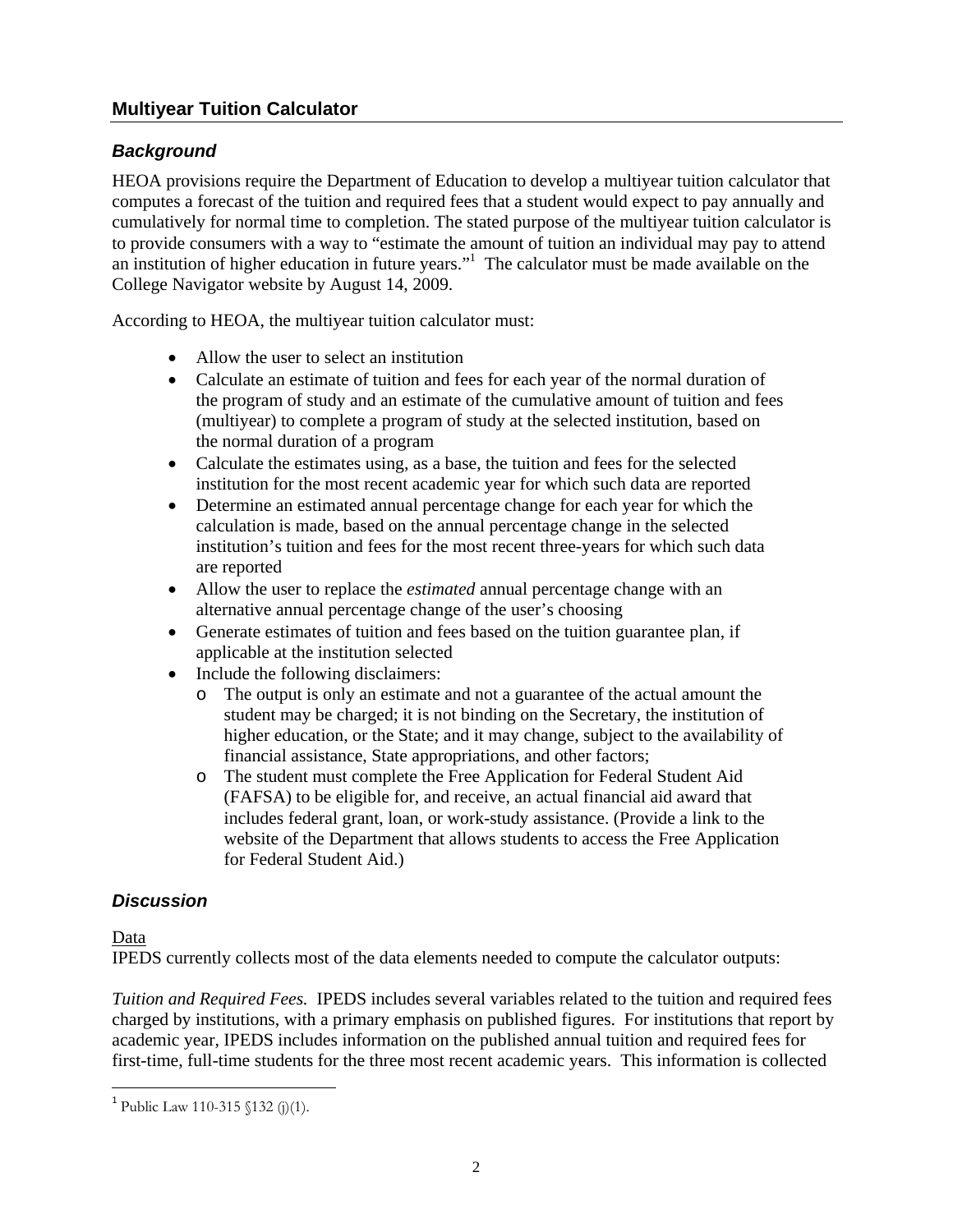separately for in-district, in-state, and out-of-state students, when applicable. For institutions that report information by program, IPEDS includes information on the published tuition and required fees for the institution's largest program for the three most recent years, and it collects the tuition and required fees for the next five largest programs for the most recent year. Starting in 2009-10, IPEDS survey data collection will extend the price of attendance data collected to the four most recent academic years.

*Tuition Guarantee Programs.* Some institutions have established tuition guarantee programs to increase the predictability of charges in tuition and required fees for current and prospective students and their families. These guarantee programs typically freeze the tuition and required fees upon entry into a program so that students pay the same amount each year, regardless of changes in the published tuition and required fees for that institution. However, some programs freeze tuition but not required fees as part of their programs.

IPEDS includes a question regarding whether an institution offers tuition guarantee or tuition prepayment programs. Not currently collected is whether a tuition guarantee program applies to the tuition and fees being reported in the pricing section. This indicator will be added to the IC survey in 2009-10. In addition, since some programs guarantee tuition but not fees, beginning in 2009-10, the IPEDS IC survey will break out tuition and required fees separately in the price of attendance section.

#### Other Issues

There were a number of additional outstanding issues that the TRP members discussed in relation to the multi-year calculator. These issues and the related suggestions by the TRP are outlined in the table on the following page.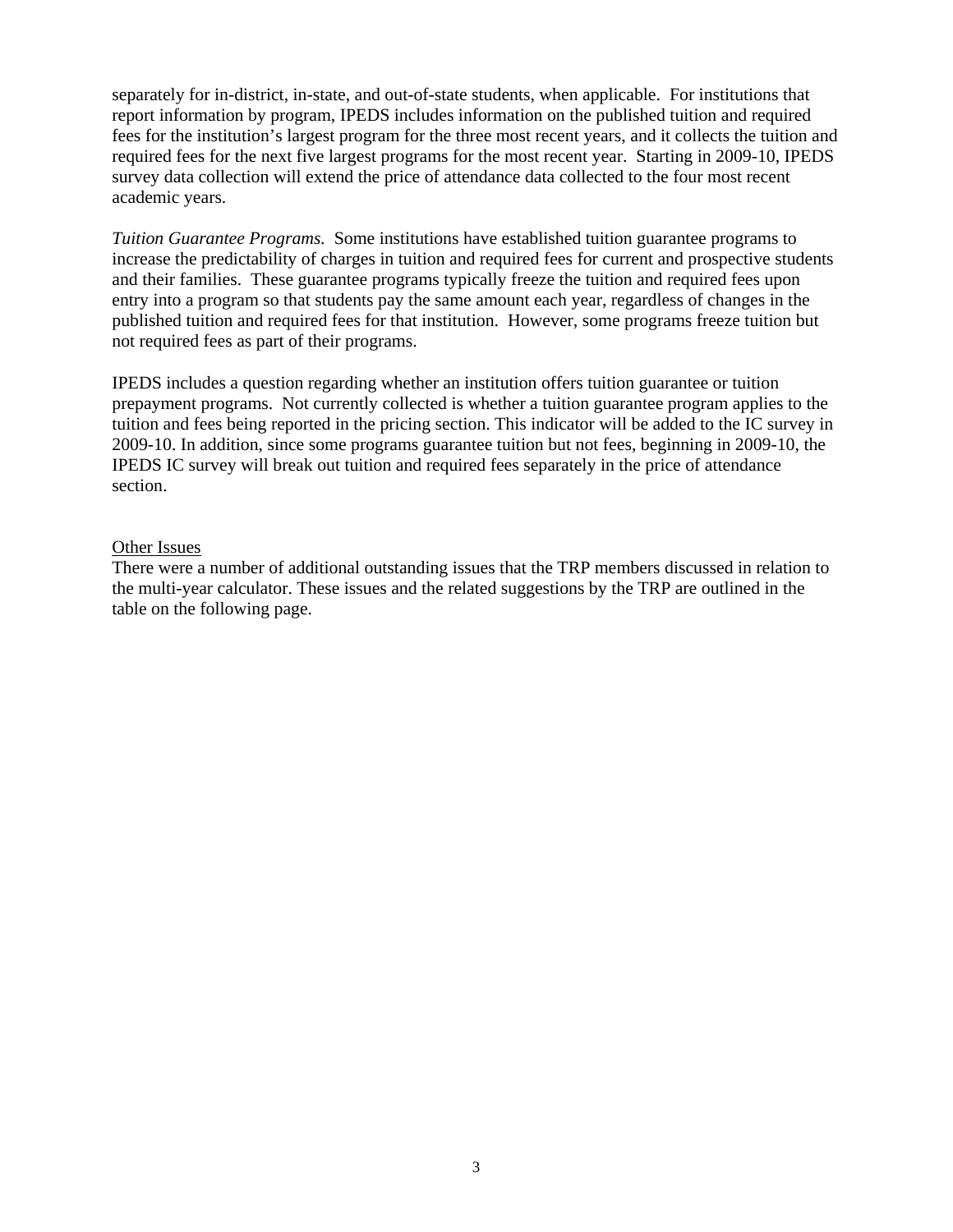| <b>Issue</b>                                                                                                                                                            | <b>Suggestion by the TRP</b>                                                                                                                                                                                                                                                                                                                                                                                                                                                                                                                                                                                                                |
|-------------------------------------------------------------------------------------------------------------------------------------------------------------------------|---------------------------------------------------------------------------------------------------------------------------------------------------------------------------------------------------------------------------------------------------------------------------------------------------------------------------------------------------------------------------------------------------------------------------------------------------------------------------------------------------------------------------------------------------------------------------------------------------------------------------------------------|
| Based on available IPEDS data, how<br>should institutions reporting by<br>program be handled differently than<br>institutions that report on an<br>academic year basis? | For program reporting institutions, provide information in the<br>$\bullet$<br>multiyear tuition calculator for the largest program only, for which<br>institutions will report 4 years of pricing data.<br>Do not allow users of the multi-year tuition calculator to compare<br>academic year reporting institutions to program reporting institutions<br>and vice versa.                                                                                                                                                                                                                                                                 |
| How should nontraditional academic<br>program lengths (e.g., 5-year<br>preprofessional architecture,<br>engineering programs) be handled?                               | Display a disclaimer as part of the output results that the calculated<br>$\bullet$<br>pricing information refers to the typical tuition and fees, and that<br>tuition and fees may vary by program.<br>Allow institutions the option to include notes about these programs in<br>$\bullet$<br>the context boxes available on the IC forms.                                                                                                                                                                                                                                                                                                 |
| How many years out should the<br>calculator forecast?                                                                                                                   | Focus the calculator for use by high school students, and restrict the<br>$\bullet$<br>start year for forecasts to a maximum of five years from current data<br>available. For example, in 2009-10, allow start years of 2009-10,<br>2010-11, 2011-12, 2012-13, and 2013-14. Extending forecasts beyond<br>these years could provide highly inaccurate information to consumers.                                                                                                                                                                                                                                                            |
| What additional steps, in addition to<br>displaying the disclaimers required<br>by HEOA, can be taken to avoid<br>confusion or misleading<br>information?               | Provide context boxes on the IC survey forms for institutions to<br>$\bullet$<br>provide contextual information about the data and any special<br>circumstances that may apply to the institution. Display this<br>information in the multiyear tuition calculator.<br>Clearly note in the calculator that the estimates do not include other<br>$\bullet$<br>expenses such as room and board.<br>Clearly note that these estimates also do not account for financial aid.<br>Include a link to the institution's website with a note to contact the<br>institution for further information, although this is not specified in the<br>HEOA. |

## **Net Price Calculator**

## *Background*

According to the HEOA, the purpose of the net price calculator is,

"to help current and prospective students, families, and other consumers estimate the individual net price of an institution of higher education for a student. The calculator shall be developed in a manner that enables current and prospective students, families, and consumers to determine an estimate of a current or prospective student's individual net price at a particular institution."<sup>2</sup>

Starting in August 2011, each postsecondary institution must post a net price calculator on its web site that uses institutional data to provide estimated net price information customized to the characteristics of individual students. Institutions may use either a net price calculator developed by the U.S. Department of Education or one developed by the institution as long as the calculator they develop includes "at a minimum the same data elements" found in the U.S. Department of Education's calculator. The law also states that:

 $\overline{a}$ 

 $2$  P.L. 110-315, sec. 132 (h) (1).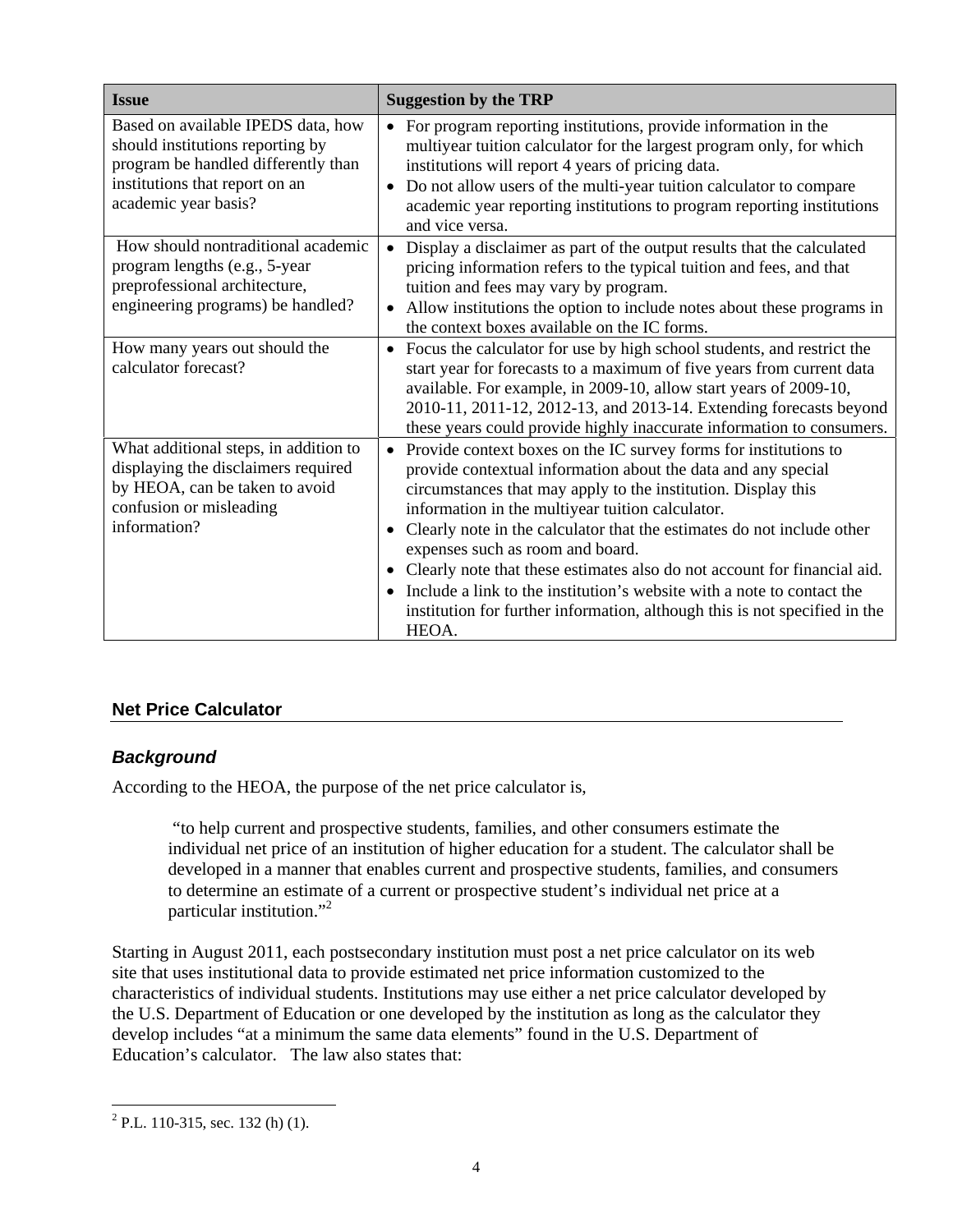"individual net price of an institution of higher education shall be calculated in the same manner as the net price of such institution is calculated under subsection (a)(3), except that the [price]<sup>3</sup> of attendance and the amount of need-based and merit-based aid available shall be calculated for the individual student as much as practicable."<sup>4</sup>

Under the law, the net price calculator should calculate price using the following formula: price of attendance minus grant aid. However, the law allows for some modifications to the definition of those elements in order to better estimate net price for an individual student.

HEOA also requires that the calculator include a link to the U.S. Department of Education's FAFSA website, and a "clear and conspicuous notice" stating that:

"The estimate does not represent a final determination, or actual award, of financial assistance; (ii) shall not be binding on the Secretary, the institution of higher education, or the State, and (iii) may change. Student must complete Free Application for Federal Student Aid described in section 483 in order to be eligible for, and receive, an actual financial aid award that includes Federal grant loan, or work-study assistance under title IV."5

#### *Discussion*

The discussion at the meeting focused on what set data elements should be included in the Department's template of a net price calculator. This would also establish the *minimum* set of elements that institutions would be required to include as inputs and outputs in the design of their own calculators. Institutions have the option to include additional elements if they are able and feel it would generate better estimates for users. They also have the option of changing the acceptable response values (e.g., providing institutionally specific ranges for income or asking about preferred on-campus housing option if the prices vary).

#### Users

 $\overline{a}$ 

The calculator is intended to estimate net price for an individual student. The panel suggested that the Department template focus on estimates for **full-time undergraduate students.** Institutions that develop their own calculators could also include part-time and/or postbaccalaureate students.

#### Inputs and Outputs: Minimum Data Elements for Calculators

In the Department template, the TRP suggested that users be asked eight questions that would be used to establish the student's dependency status, cost of attendance, and an *approximated* expected family contribution (EFC). These user inputs are outlined in the table on the following page.

<sup>&</sup>lt;sup>3</sup> While HEOA uses the term "cost of attendance," based on suggestions from the October TRP, NCES will use the term "price of attendance" to be consistent with the "net price" term and to avoid any confusion between the cost of providing the education and the price charged to students.<br><sup>4</sup> P.L. 110-315, sec. 132 (h) (2).

 $<sup>5</sup>$  P.L. 110-315, sec. 132 (h) (4).</sup>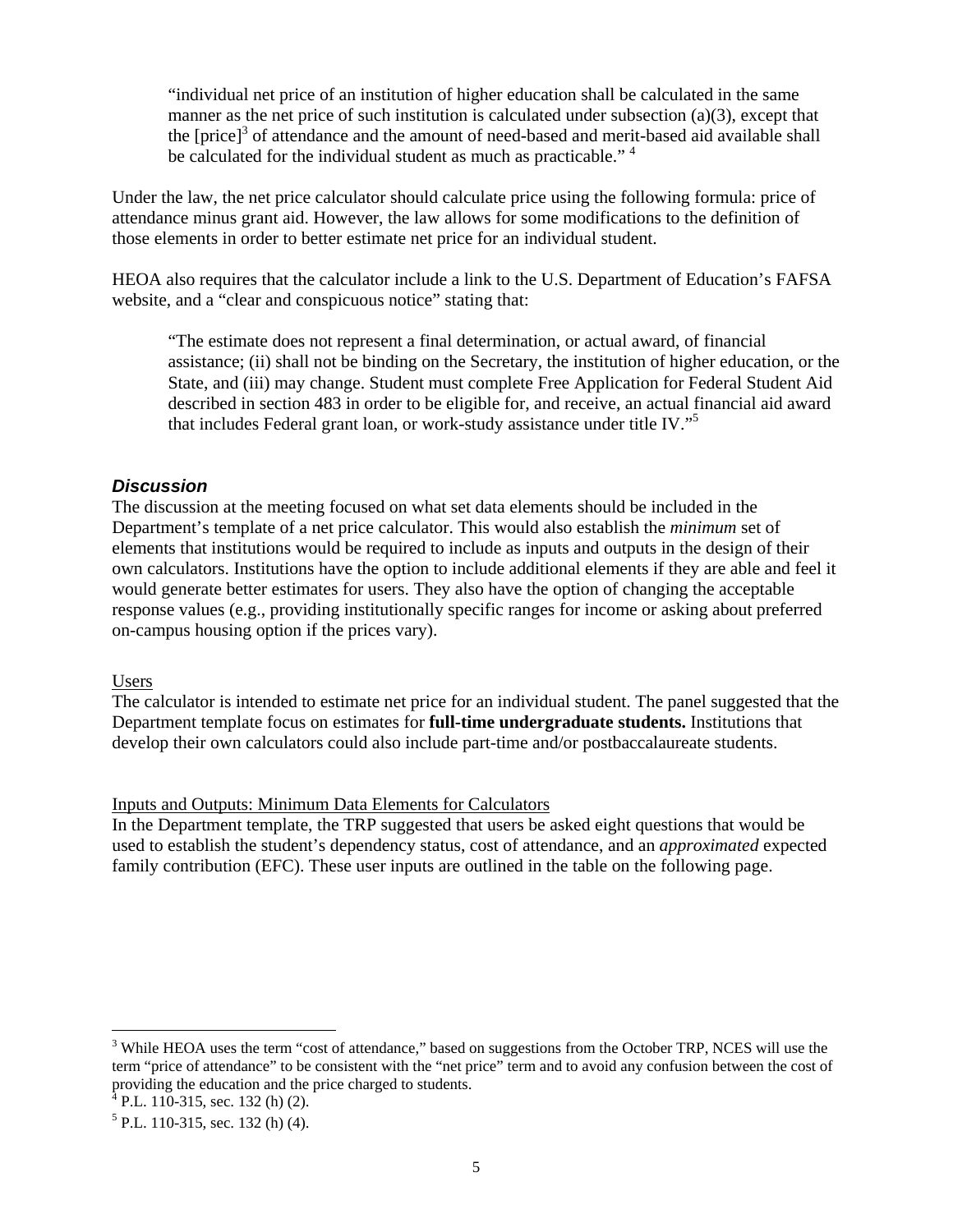| <b>User Inputs for Department Template</b><br>[Minimum Input Data Elements for Institutionally Developed Calculators]                                  |                                                                                                       |  |  |  |  |  |  |
|--------------------------------------------------------------------------------------------------------------------------------------------------------|-------------------------------------------------------------------------------------------------------|--|--|--|--|--|--|
| 1. Age (those 24 and older do not receive questions 2 and 3)                                                                                           |                                                                                                       |  |  |  |  |  |  |
| 2. Marital status                                                                                                                                      |                                                                                                       |  |  |  |  |  |  |
| 3. Number of children                                                                                                                                  |                                                                                                       |  |  |  |  |  |  |
| <b>Dependent</b>                                                                                                                                       | Independent                                                                                           |  |  |  |  |  |  |
| 4. Number in family                                                                                                                                    | 4. Number in family                                                                                   |  |  |  |  |  |  |
| 5. Number in college                                                                                                                                   | 5. Number in college                                                                                  |  |  |  |  |  |  |
| 6. Parent's income                                                                                                                                     | 6. Household income                                                                                   |  |  |  |  |  |  |
| options, it need not be included below):<br>on-campus<br>off-campus with family<br>off-campus not with family                                          | 7. Living status (as applicable at the institution; e.g., if campus does not have on-campus living    |  |  |  |  |  |  |
| in-state rates, it need not show this input)<br>Eligible for in-state tuition<br>Eligible for in-district tuition<br>Eligible for out-of-state tuition | 8. Residency status (as applicable at the institution; e.g., if campus does not charge in-district or |  |  |  |  |  |  |

Based on these inputs, the calculator would generate the following output data elements:

| <b>Calculator Outputs for Department Template</b><br>[Minimum Output Data Elements for Institutionally Developed Calculators] |  |  |  |  |  |  |
|-------------------------------------------------------------------------------------------------------------------------------|--|--|--|--|--|--|
| Estimated total price of attendance:<br>1.                                                                                    |  |  |  |  |  |  |
| Estimated tuition and fees<br>a)                                                                                              |  |  |  |  |  |  |
| <b>Estimated Room and Board</b><br>b)                                                                                         |  |  |  |  |  |  |
| <b>Estimated Books and Supplies</b><br>C)                                                                                     |  |  |  |  |  |  |
| Estimated Other Expenses (including personal expenses and transportation)<br>d)                                               |  |  |  |  |  |  |
| 2. Total estimated grant aid (includes both merit and need based aid)*                                                        |  |  |  |  |  |  |
| 3. Estimated net price (price of attendance minus grant aid)*                                                                 |  |  |  |  |  |  |
| * The panel suggested that estimated grant aid and estimated net price be provided as a range (rounded to                     |  |  |  |  |  |  |

thousands), and that NCES provide guidance on the appropriate size of the range.

### Functionality of Department's Template

In addition to suggesting the minimum data elements to include as inputs and outputs in the calculator, the TRP also made suggestions regarding how the Department of Education's calculator should function in order to produce the outputs. Institutions that develop their own calculators can use this method, or develop their own approach in order to produce a more accurate and individualized estimate for the users.

First, the input data will be used in the following way: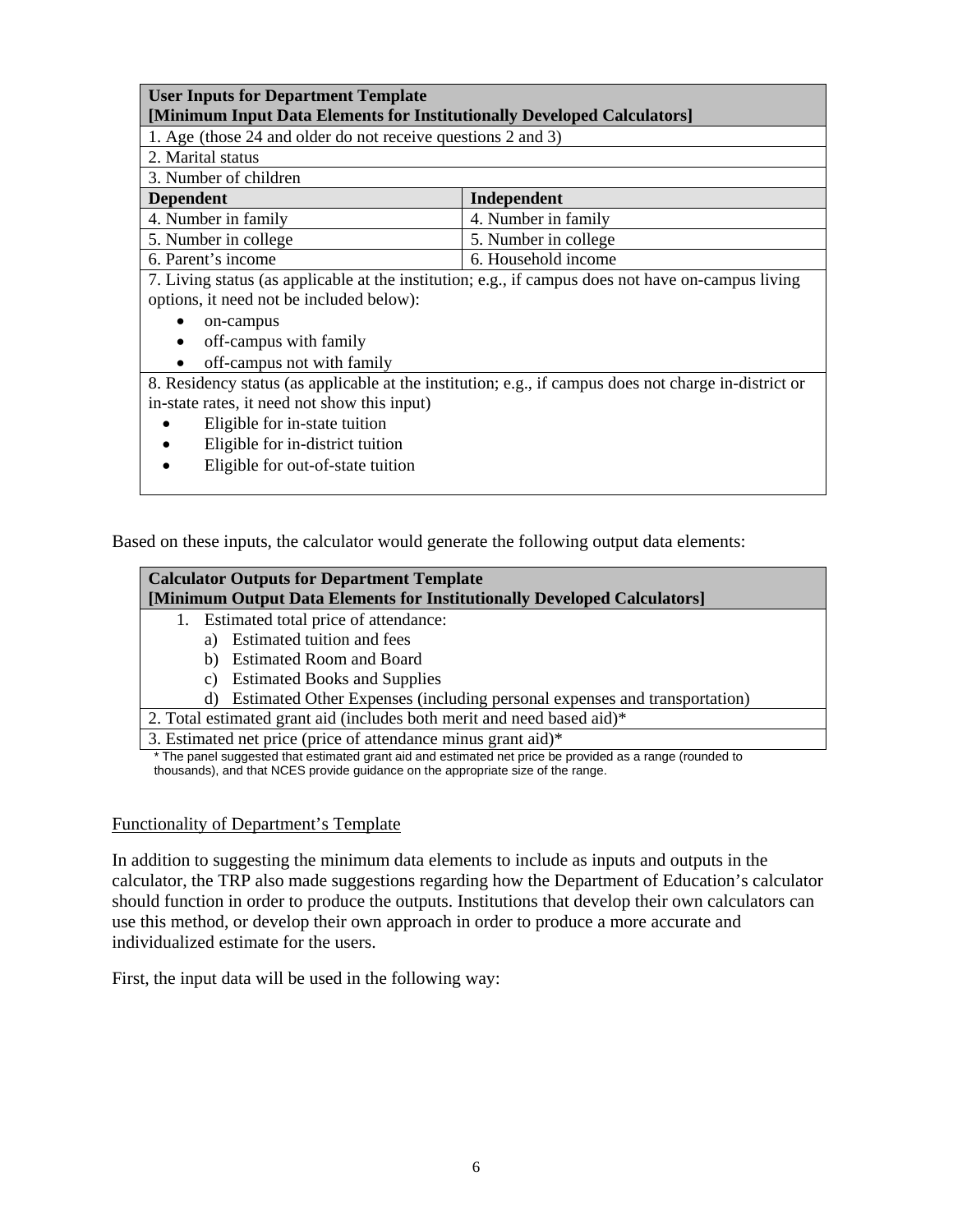| <b>User Inputs for Department Template</b>                                   | <b>Purpose</b>              |                              |  |  |
|------------------------------------------------------------------------------|-----------------------------|------------------------------|--|--|
| $1. \text{Age}$                                                              | Used to estimate dependency |                              |  |  |
| 2. Marital status                                                            | status for use in EFC       |                              |  |  |
| 3. Number of children                                                        | approximation*              |                              |  |  |
| <b>Dependent</b>                                                             | Independent                 |                              |  |  |
| 4. Number in family                                                          | 4. Number in family         |                              |  |  |
| 5. Number in college                                                         | 5. Number in college        | Used for EFC approximation** |  |  |
| 6. Parent income                                                             | 6. Household income         |                              |  |  |
| 7. Living status (as applicable at the institution; e.g., if campus does not |                             |                              |  |  |
| have on-campus living options, it need not be included below):               |                             |                              |  |  |
| on-campus                                                                    |                             |                              |  |  |
| off-campus with family<br>٠                                                  |                             |                              |  |  |
| off-campus not with family                                                   | Used to estimate cost of    |                              |  |  |
| 8. Residency status (as applicable at the institution; e.g., if campus does  | attendance                  |                              |  |  |
| not charge in-district or in-state rates, it need not show this input)       |                             |                              |  |  |
| Eligible for in-state tuition                                                |                             |                              |  |  |
| Eligible for in-district tuition                                             |                             |                              |  |  |
| Eligible for out-of-state tuition                                            |                             |                              |  |  |

\* The Department will publish its decision structure for using these questions to determine dependency status as part of the documentation for the template to be made available in August 2009. Institutions that collect only these 8 input variables should use the Department's methodology for determining dependency.

\*\* The Department will publish its method for using these questions to determine an approximated EFC as part of the documentation for the template to be made available in August 2009. Institutions that collect only these 8 input variables should use the Department's methodology for determining EFC.

Using the data inputted by a student, the calculator will estimate the student's dependency status, approximate EFC, and price of attendance. It will then "look up" the average net price for a student meeting the same criteria in data tables. These "look-up tables" will function in the background of the net price calculator, and will not be visible to the calculator users.

**Note:** The net price calculator developed by the Department will not use IPEDS data or data collected by NCES. An institution that chooses to use the Department's template will need to populate the "look up" tables behind the calculator with its own data drawn from its own records/data system.

The following example will help illustrate how the Department's template will work.

### **Example: Student Using the Department Calculator Template on a Public 4-year Institution's Website**

Based on the user's inputs:

- Based on questions 1-3 the student is estimated to be dependent.
- Based on questions 4-6, his family's EFC is approximated to be \$16,300.
- Based on questions 7-8, the student is eligible for in-state tuition and plans to live at home with parents and commute to the institution.

Using these parameters, the calculator will "look up" an estimated price of attendance and grant aid using the tables below, and then use these data to output an estimated average net price.

The student's estimated price of attendance would be the number populating the grayed out cell below labeled **X**, The disaggregated components of the price of attendance would be corresponding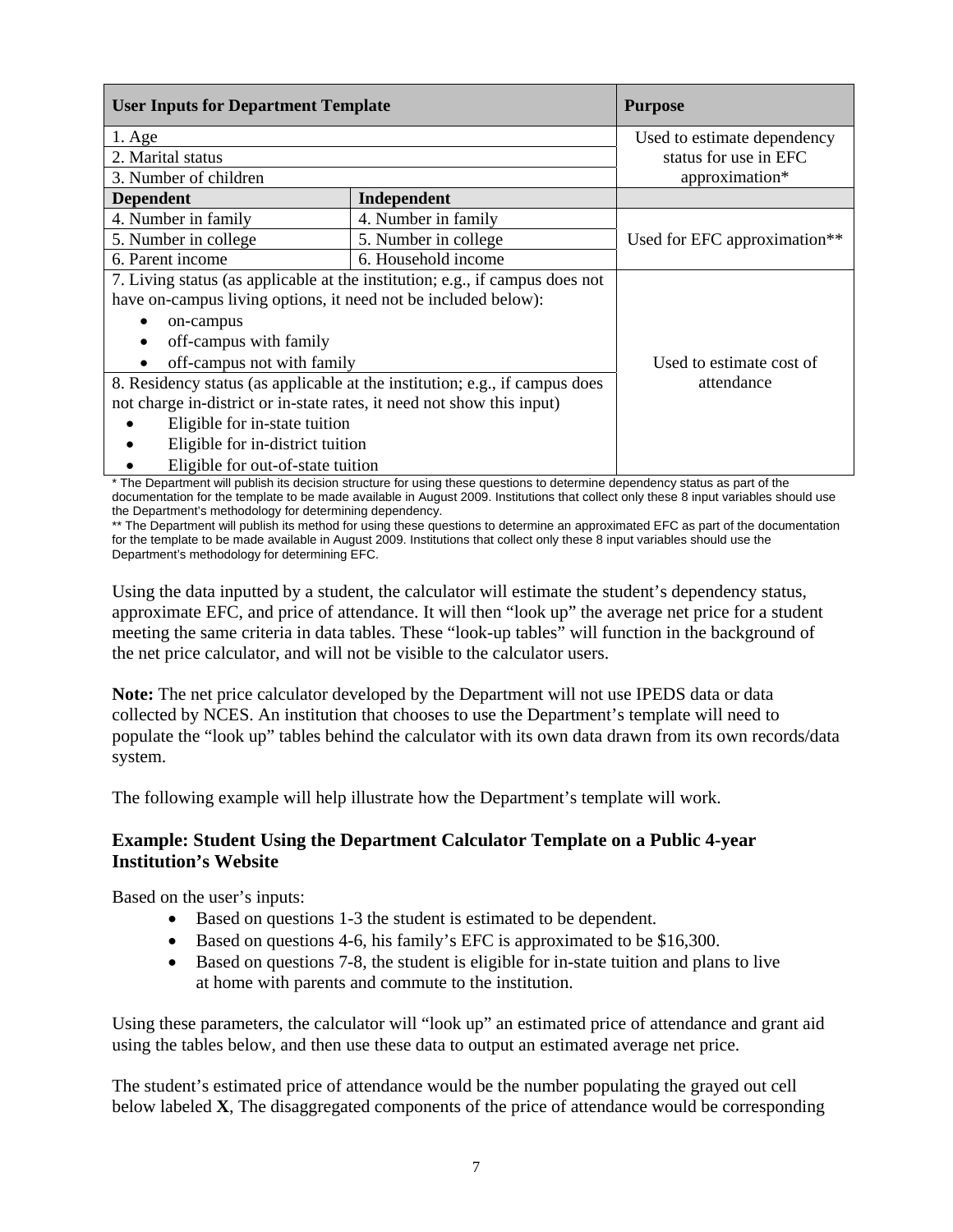values in the same column:  $\mathbf{X}_1$  (tuition and fees),  $\mathbf{X}_2$  (room and board),  $\mathbf{X}_3$  (books and supplies), and **X4** (other expenses including transportation and personal expenses).

The student's estimated total grants (which includes both need and merit based grants) would be the number populating the cell labeled **Y** that is grayed out in the second table below, which has columns for the different factors affecting price of attendance and rows for the different levels of EFC.

| Price of Attendance "Look Up" Table                              |                     |                |        |              |                |        |              |         |          |
|------------------------------------------------------------------|---------------------|----------------|--------|--------------|----------------|--------|--------------|---------|----------|
|                                                                  | In-district         |                |        | In-state     |                |        | Out-of-state |         |          |
|                                                                  |                     | Off            |        |              | Off            |        |              | Off     |          |
|                                                                  |                     | campus         | Off    |              | campus         | Off    |              | campus  | Off      |
| Price of                                                         | On                  | with           | campus | On           | with           | campus | <b>On</b>    | with    | campus   |
| attendance                                                       | campus              | parents        | on own | campus       | parents        | on own | campus       | parents | on own   |
| Total                                                            | $\sqrt{2}$          | 2              | ົ      | C.           | X*             | っ      | ◠            | っ       |          |
| Tuition and<br>required fees                                     | ◠                   | 2              | հ      | հ            | $X_1$          | っ      | հ            | ာ       | っ        |
| Room and board                                                   | ◠                   | ?              | ◠      | ?            | X <sub>2</sub> | っ      | հ            | っ       | 2        |
| Books and<br>supplies                                            | հ                   | $\overline{?}$ | っ      | ?            | $X_3$          | っ      | C.           | 2       | $\gamma$ |
| Other<br>(transportation,                                        |                     |                |        |              | $X_4$          |        |              |         |          |
| personal)<br>$V \cdot V \cdot V$<br>$*$ M <sub>k</sub> $ \sim$ M | հ<br>$\cdot$ $\vee$ | 2              | C      | <sup>2</sup> |                | 2      | <sup>2</sup> | C       | 2        |

Where  $X = X_1 + X_2 + X_3 + X_4$ 

| Total Grant Aid "Look Up" Table* |             |         |          |          |         |        |              |         |        |
|----------------------------------|-------------|---------|----------|----------|---------|--------|--------------|---------|--------|
|                                  | In-district |         |          | In-state |         |        | Out-of-state |         |        |
|                                  |             | Off     |          |          | Off     |        |              | Off     |        |
|                                  |             | campus  | Off      |          | campus  | Off    |              | campus  | Off    |
|                                  | On          | with    | campus   | On       | with    | campus | <b>On</b>    | with    | campus |
| <b>EFC</b>                       | campus      | parents | on own   | campus   | parents | on own | campus       | parents | on own |
| \$0                              | ◠           | ◠       | ◠        | ◠        | っ       | ◠      | հ            | ົ       |        |
| $$1-1,000$                       | ◠           | ∩       | $\Omega$ | ◠        | っ       | ◠      | հ            | ⌒       |        |
| \$1,000-2,500                    | ົ           | ◠       | ◠        | ◠        | っ       | ◠      | っ            | ົ       |        |
| \$2,501-5,000                    | C           | ⌒       | ◠        | ◠        | հ       | ◠      | C            | ⌒       |        |
| \$5,001-10,000                   | າ           | ◠       | ◠        | ◠        | っ       | ◠      | հ            | ົ       |        |
| \$10,001-15,000                  | ົ           | っ       | ◠        | ◠        | հ       | っ      | C            | ◠       |        |
| \$15,001-20,000                  | C           | ◠       | $\Omega$ | ◠        | v       | 2      | C            | ◠       |        |
| > \$20,000                       | C           | ◠       | ◠        | ◠        | 2       | っ      | C            | հ       | ◠      |

 \* Institutions will provide the data to populate the look up tables. Each cell in this table will contain the average total amount of grant aid (need and merit) for current students in the given EFC range (row) and living and residency status (column). Note that institutions may only have EFC information on their current students who filed FAFSA. Other students for which the institution does not have EFC data can be omitted or alternatively averaged in with the top EFC group (>\$20,000).

The resulting output for this example would be:

| <b>Estimated Total Price of Attendance:</b>                                  | x              |  |
|------------------------------------------------------------------------------|----------------|--|
| <b>Estimated Tuition and fees</b>                                            | $X_1$          |  |
| Estimated Room and Board                                                     | $X_{2}$        |  |
| <b>Estimated Books and Supplies</b>                                          | $X_3$          |  |
| <b>Estimated Other Expenses</b><br>(personal expenses, transportation, etc.) | $\mathsf{X}_4$ |  |
| <b>Estimated Total Grant Aid:</b>                                            | Υ              |  |
| <b>Estimated Net Price:</b>                                                  | $X - Y$        |  |